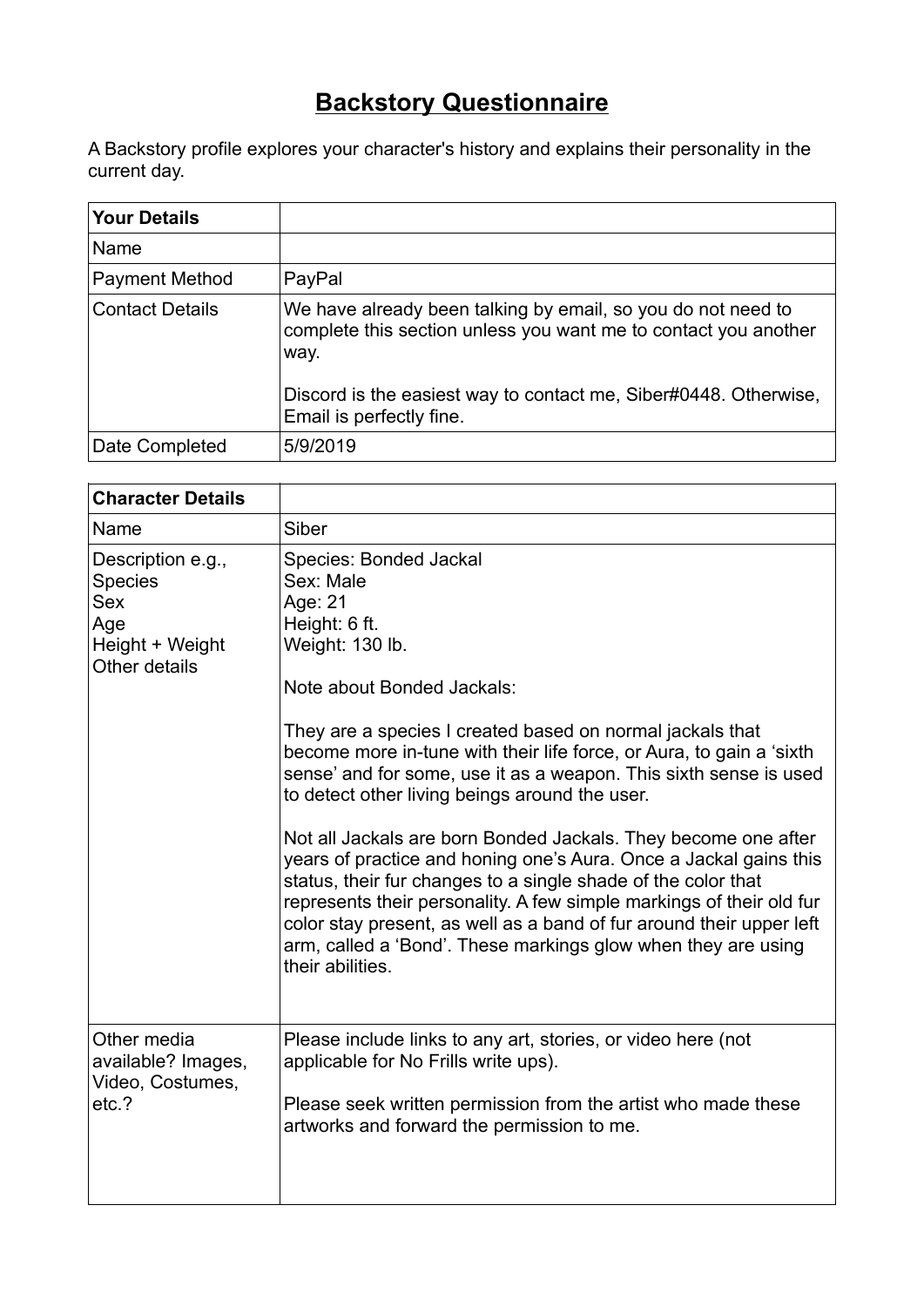| What colours would  | Not applicable for No Frills write ups |
|---------------------|----------------------------------------|
| you like me to use? |                                        |

Please write on the right hand side in the spaces below. If any section doesn't seem relevant you can skip it.

If your character does particularly well in an area, (e.g., if they had good parents), by all means include that too! This questionnaire isn't about finding your character's faults, it's about understanding their particular balance of strengths and weaknesses.

| <b>Stages and Points of Interest</b>                                                                                                                                                 | Notes - Extremity, specific details, etc.                                                                                                                                             |
|--------------------------------------------------------------------------------------------------------------------------------------------------------------------------------------|---------------------------------------------------------------------------------------------------------------------------------------------------------------------------------------|
| <b>Trust and Confidence</b><br>- mother nurtured/acted as character as<br>baby would hope?                                                                                           | Sameness / continuity between what is<br>expected and what is done?                                                                                                                   |
| - character as baby acted as they would<br>hope? (didn't let themselves down/surprise<br>themselves by biting)?                                                                      | Siber was born in the wilderness of the<br>Caena Region. At birth, he was a simple<br>Golden Jackal, but his fur was abnormally a<br>single shade of white.                           |
|                                                                                                                                                                                      | His parents were outcasts of the pack they<br>were a part of and lived on the very edge of<br>the pack's territory.                                                                   |
|                                                                                                                                                                                      | Siber's mother was very protective of him,<br>mostly because the pack was afraid of her<br>and Siber's father due to their abilities with<br>their Aura.                              |
|                                                                                                                                                                                      | Because of the pack, he was a sheltered<br>baby and rarely saw the outside world.                                                                                                     |
|                                                                                                                                                                                      | He held a lot of trust in his parents.                                                                                                                                                |
| <b>Freedom and Self-Determination</b><br>- does character hold on/grasp?<br>- does character let go?<br>- is character destructive and cruel?<br>- was character benign and relaxed? | Were they guided / buffered as they<br>experimented with early autonomy, to avoid<br>feeling doubtful of themselves - or ashamed<br>because they weren't ready to meet<br>challenges? |
| - what was it like to express choice for the<br>first time in their life?<br>- did they make any bad choices in their<br>inexperience?<br>- does the character doubt themselves?     | Siber did not really have anything to hold on<br>to, so he never learned the pain of letting<br>go.                                                                                   |
| - does the character focus on details<br>because they can't watch everything – the<br>big picture contains too much detail?                                                          | He had a relaxed personality and liked to<br>follow his father around their den.                                                                                                      |
| - does the character often feel unready to<br>show projects to others?<br>- does character wish they were invisible?                                                                 | Siber still was quite sheltered, but his father<br>would take him out for small walks in the<br>immediate vicinity of their den.                                                      |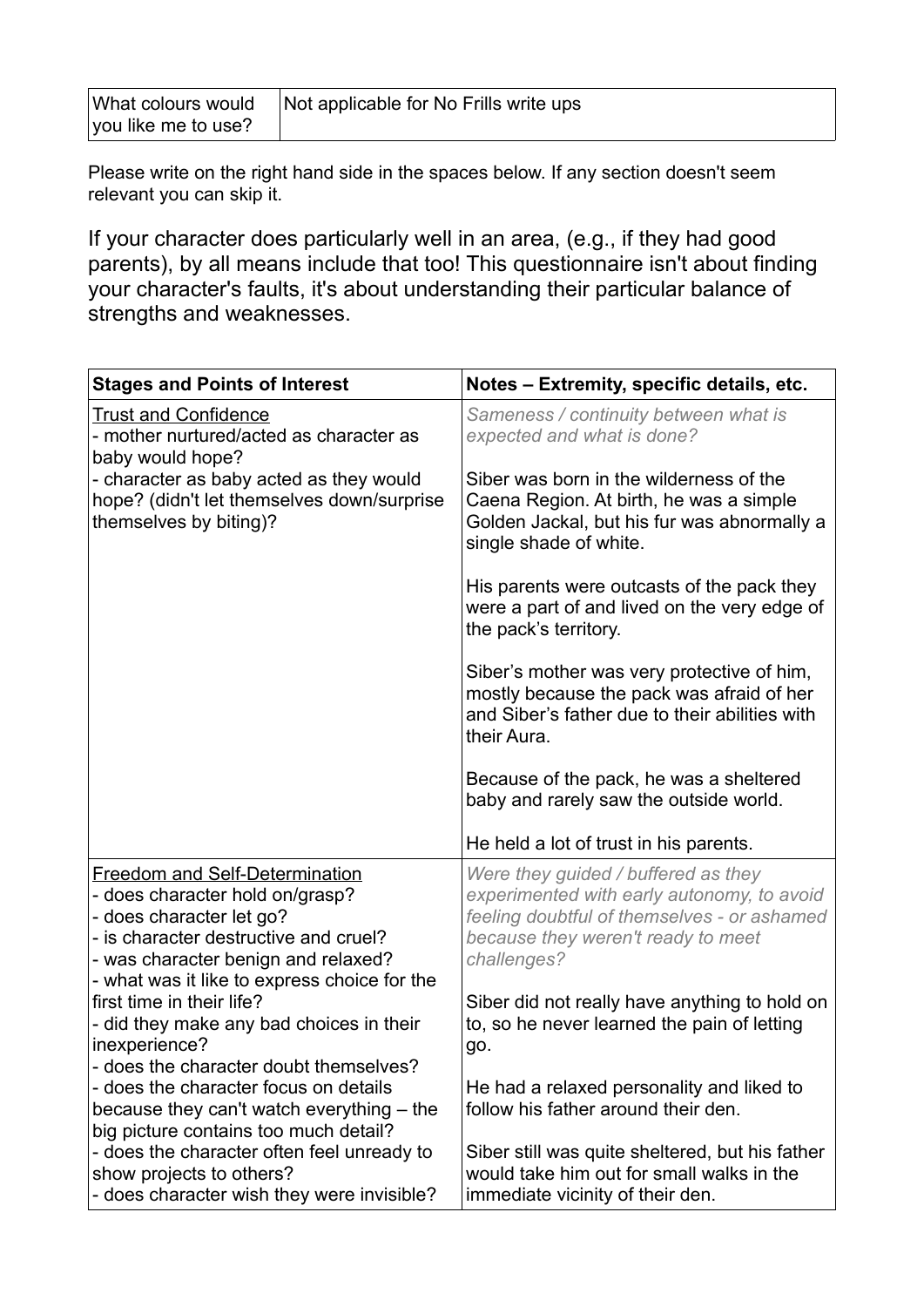| - how cooperative/wilful is the character?<br>- how well does the character<br>express/suppress themselves?<br>- how controlled do they feel by others?                                                                                                                                                                                                                                                | Instead of playing with the small wooden<br>toys his father made him, Siber preferred to<br>read books from his mother's wide<br>collection of literature.<br>Siber is not one to express himself. He<br>always has a neutral expression and very<br>rarely smiles or frowns.<br>Siber's father started teaching him ways to<br>meditate and start to work on becoming a<br>Bonded Jackal like his parents. He was<br>quick to cooperate and learned the<br>importance of this to his parents.                                                                                                       |
|--------------------------------------------------------------------------------------------------------------------------------------------------------------------------------------------------------------------------------------------------------------------------------------------------------------------------------------------------------------------------------------------------------|------------------------------------------------------------------------------------------------------------------------------------------------------------------------------------------------------------------------------------------------------------------------------------------------------------------------------------------------------------------------------------------------------------------------------------------------------------------------------------------------------------------------------------------------------------------------------------------------------|
| Ambition<br>- how energetic was your character as a<br>small child?<br>- how much did your character enjoy/feel<br>guilty about their victories and<br>achievements?<br>- did they have any siblings?<br>- how good did they get at cooperating?<br>- did they develop a tendency to berate<br>themselves?<br>- what are the character's biggest wishes<br>and dreams? Can they ever fulfil them?      | How active/aggressive did character<br>become? Did they get too enthusiastic, do<br>something bad and then feel guilty?<br>Siber was not energetic nor was he<br>lethargic.<br>Siber enjoyed his achievements, mostly<br>with the training his father gave him to gain<br>control of his own Aura.<br>Siber is an only child.<br>Siber never disobeyed his parents. He did<br>not like the feeling of guilt that was paired<br>with the consequences.<br>Siber's biggest wish is to become a Bonded<br>Jackal, like his parents. He adores the<br>abilities they have and wants to have the<br>same. |
| Productivity<br>- how did the character feel about being<br>productive rather than playing?<br>- what was the transition from home to<br>school like?                                                                                                                                                                                                                                                  | Did character feel ready to take their place<br>in school and to start thinking about their<br>place in the adult world, when they grow<br>up?                                                                                                                                                                                                                                                                                                                                                                                                                                                       |
| - how well prepared did he feel to<br>contribute?<br>- how did they feel about others also<br>contributing? Status, adequacy, teamwork?<br>- what were their thoughts about being part<br>of the society they lived in - what they were<br>going to be as an adult?<br>- how did their caste, gender, race and other<br>facets of their identity factor into this?<br><b>Child to Adult Transition</b> | Siber always was focused on his training<br>and meditation. If he was not doing either of<br>those, he would be reading.<br>Because of his life in the wilderness, hidden<br>from civilization, there was no school for<br>him. His knowledge of the world came from<br>the books he read.<br>How did character deal with a rapidly                                                                                                                                                                                                                                                                  |
|                                                                                                                                                                                                                                                                                                                                                                                                        |                                                                                                                                                                                                                                                                                                                                                                                                                                                                                                                                                                                                      |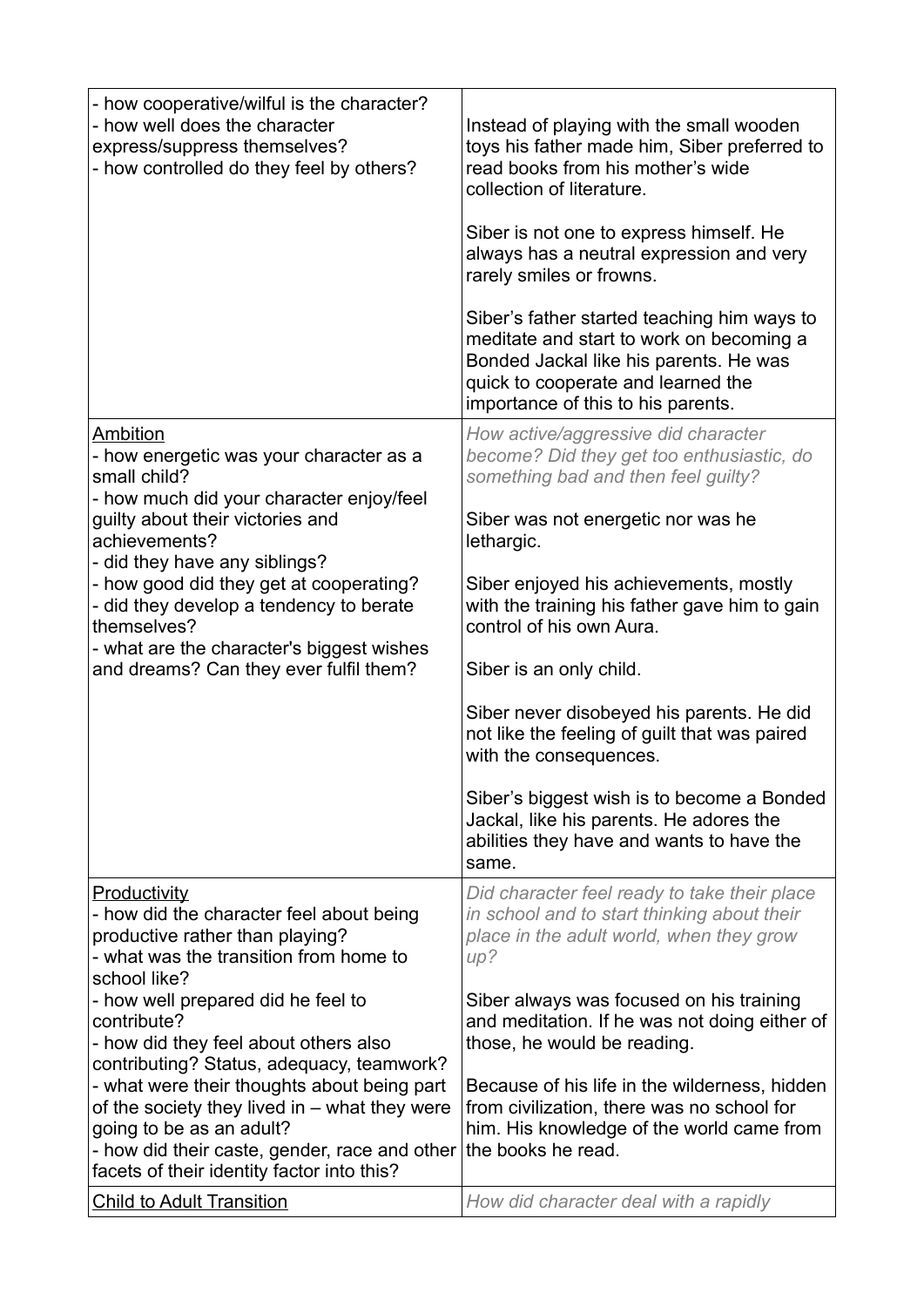| - how well did others appear to regard your<br>character?<br>- how did your character ensure some<br>sense of sameness / continuity?<br>- how was it decided who was in their social<br>group and who was out?<br>- who did they appoint as their adversary (if<br>anyone)?<br>- who were their role models?<br>- who were their girlfriends/boyfriends<br>during adolescence, and what were these<br>partners like?<br>- how did they go about keeping the pool of<br>people they were to establish their new<br>identity in, manageably small (ie., cliques,<br>political interests, etc.)? | changing self (ie., puberty) in light of a<br>rapidly approaching world of work and<br>relationships, in which one's identity are<br>paramount?<br>Around Siber's 16 <sup>th</sup> birthday, an unknown<br>entity attacks the pack he belongs to. His<br>parents quickly rush to defend the pack,<br>leaving him at their den. His parents never<br>returned. The remnants of the pack<br>continued to raise him.<br>The pack treated him like his parents, as an<br>outcast. They were afraid of what he could<br>become and what he could do in the future.<br>He still held his parents as his role models.<br>He continued with what his father taught<br>him and became a Bonded Jackal by the<br>age of 18.<br>Because of his new look due to changing<br>into a Bonded Jackal, more members of the<br>pack started to ignore him and treat him like |
|-----------------------------------------------------------------------------------------------------------------------------------------------------------------------------------------------------------------------------------------------------------------------------------------------------------------------------------------------------------------------------------------------------------------------------------------------------------------------------------------------------------------------------------------------------------------------------------------------|------------------------------------------------------------------------------------------------------------------------------------------------------------------------------------------------------------------------------------------------------------------------------------------------------------------------------------------------------------------------------------------------------------------------------------------------------------------------------------------------------------------------------------------------------------------------------------------------------------------------------------------------------------------------------------------------------------------------------------------------------------------------------------------------------------------------------------------------------------|
| <b>Closeness in Relationships</b><br>- does your character affiliate with others                                                                                                                                                                                                                                                                                                                                                                                                                                                                                                              | an outcast.<br>Siber does not affiliate with others very well.<br>He is a very self-orientated person.                                                                                                                                                                                                                                                                                                                                                                                                                                                                                                                                                                                                                                                                                                                                                     |
| well?<br>- what is your character's attitude towards<br>work?<br>- what is your character's sexual / intimate<br>relationship(s) like?                                                                                                                                                                                                                                                                                                                                                                                                                                                        | The only person, other than himself, that he<br>ended up really caring about was another<br>Jackal named Luca, who had wandered into<br>his pack's territory when he was 20. Siber<br>became very close to her, and she too<br>became a Bonded Jackal with him due to<br>her own goal of becoming a stronger<br>person.                                                                                                                                                                                                                                                                                                                                                                                                                                                                                                                                    |
|                                                                                                                                                                                                                                                                                                                                                                                                                                                                                                                                                                                               | After a year of being together, the same<br>entity that attacked the pack several years<br>ago attacked again. Siber was quick to<br>defend the pack. It's what his parents would<br>have done. He also felt indebted to them<br>after they took care of him when his parents<br>disappeared, and he did not want to see<br>innocent people get hurt or worse. This<br>attacking entity took Luca away from Siber<br>and left him for mortally wounded after the<br>attack.                                                                                                                                                                                                                                                                                                                                                                                |
|                                                                                                                                                                                                                                                                                                                                                                                                                                                                                                                                                                                               | Siber now felt like it was his duty to find<br>Luca. He owed her so much for deciding to                                                                                                                                                                                                                                                                                                                                                                                                                                                                                                                                                                                                                                                                                                                                                                   |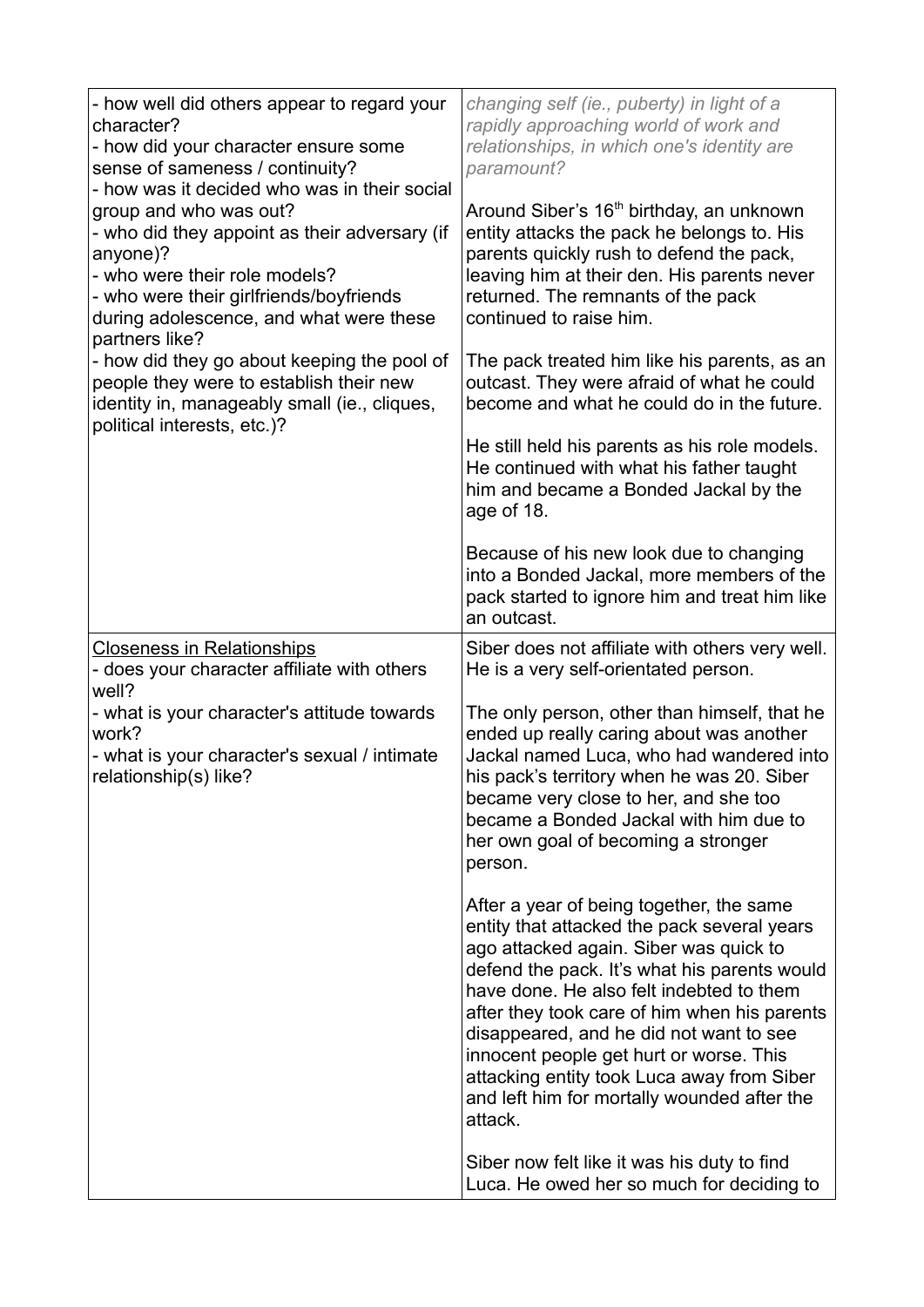|                                                                                                                                                                                                               | be his companion.                                                                                                                                                                                                                                                                                                                                                                                                                                      |
|---------------------------------------------------------------------------------------------------------------------------------------------------------------------------------------------------------------|--------------------------------------------------------------------------------------------------------------------------------------------------------------------------------------------------------------------------------------------------------------------------------------------------------------------------------------------------------------------------------------------------------------------------------------------------------|
|                                                                                                                                                                                                               | This mission of his led Siber into modern<br>civilization for the first time. He had read<br>about it in his mother's books, but had no<br>experience in this huge, bustling city.                                                                                                                                                                                                                                                                     |
|                                                                                                                                                                                                               | He meets a couple of new people in this<br>city, which he learned was called Nessus.<br>One of them was a fox named Sarah, who<br>was not too much older than Siber, but had<br>a strong sense of justice due to her being<br>an extremely intelligent detective. The other<br>was a wolf named Crystal, Sarah's partner<br>that acted as her bodyguard at times.                                                                                      |
|                                                                                                                                                                                                               | Siber forms new friendships with Sarah and<br>Crystal, and helps Sarah catch white-collar<br>criminals off the books.                                                                                                                                                                                                                                                                                                                                  |
|                                                                                                                                                                                                               | Siber ends up thoroughly enjoying the job<br>Sarah gave him, but he still is focused on<br>finding Luca.                                                                                                                                                                                                                                                                                                                                               |
|                                                                                                                                                                                                               | A year passes, and one of Sarah's leads<br>sends Siber to an illegal company's<br>headquarters in a ruined neighboring city,<br>Io. Here, for the first time, disobeys orders<br>from someone he trusts to follow a familiar<br>trail of Aura. This trail leads him to Luca,<br>who was captured by this company to take<br>her Aura and use it for electrical power.<br>Siber saves his companion and the two<br>make a daring escape back to Nessus. |
| <b>Passing on Responsibilities</b><br>- what is your character's relationship with<br>their career when they retire?<br>- what is your character's relationship with<br>their children as they become adults? | Siber refuses to retire from his semi-<br>vigilante career, even after being told by<br>Sarah to stop. He has had a strong sense of<br>justice ever since his parents were taken<br>from him, and he does not plan on letting<br>innocent people get hurt due to him quitting<br>what he's doing.                                                                                                                                                      |
|                                                                                                                                                                                                               | Due to this constant feeling of needing to<br>protect the innocent, Siber is extremely<br>unlikely to settle down and start a family<br>with Luca.                                                                                                                                                                                                                                                                                                     |
| <b>End of Life</b><br>- how will your character feel about reaching<br>the end of his life?                                                                                                                   | Siber is indifferent about reaching the end of<br>his life. His line of work can be quite<br>dangerous, so if he falls while trying to                                                                                                                                                                                                                                                                                                                 |